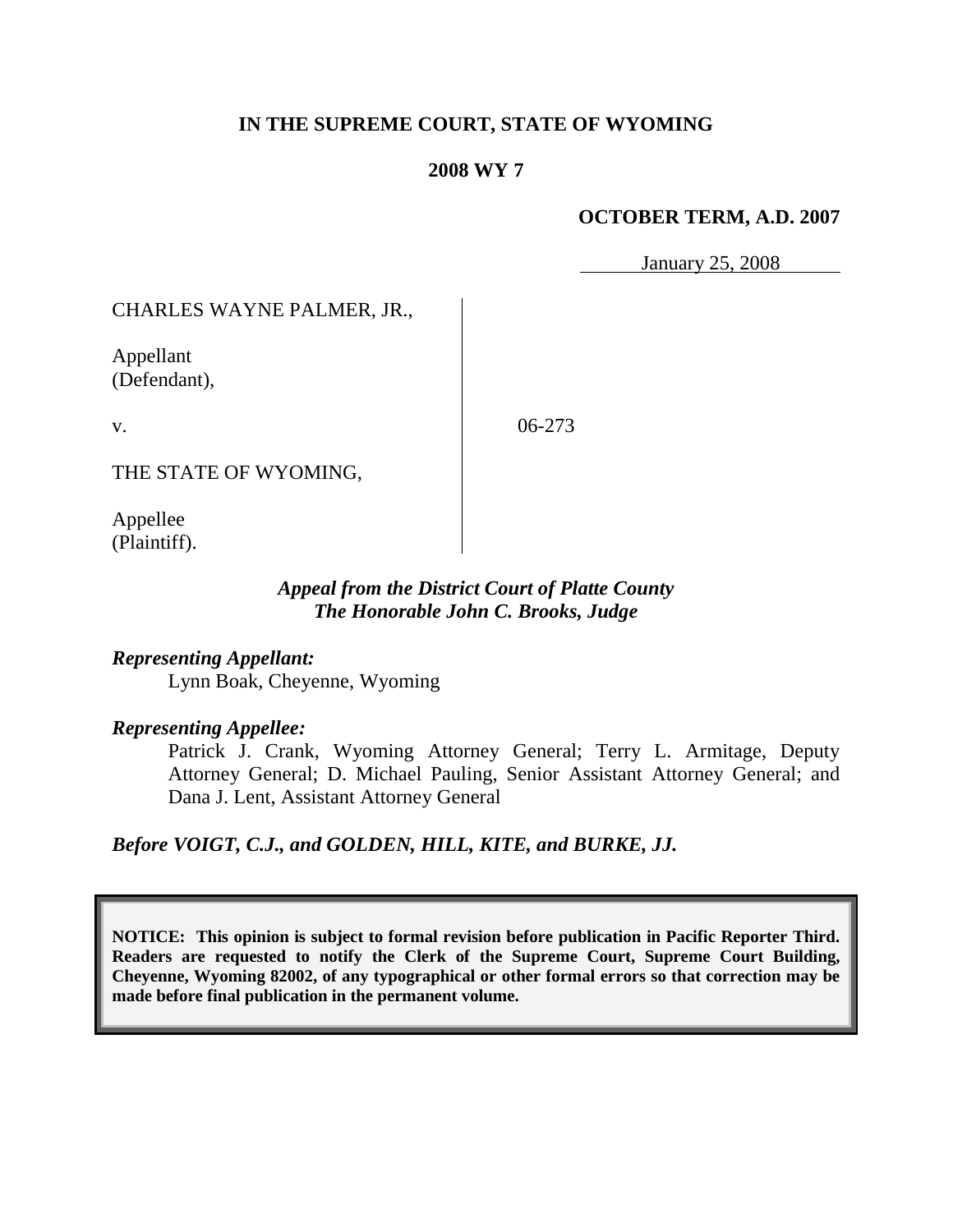## **HILL, Justice.**

[¶1] Convicted of three counts of sexual assault, Charles Wayne Palmer claims that trial counsel was ineffective for allowing him to plead guilty, and that the district court should have granted a post-sentence motion to withdraw Palmer's guilty plea.

[¶2] We affirm.

l

## **ISSUES**

[¶3] Palmer states his only issue as follows:

1. Did [Palmer] receive effective assistance of counsel in entering his guilty plea and did the district court abuse its discretion in denying [Palmer's] motion to withdraw plea?

The State separates Palmer's issue into two separate issues:

- 1. Did [Palmer] receive effective assistance of counsel when entering his guilty plea?
- 2. Did the District court abuse its discretion by denying [Palmer's] motion to withdraw plea?

# **FACTS**

[¶4] Palmer lived with his girlfriend and her three teenaged daughters in Wheatland, Wyoming. On September 29, 2005, the daughters, TW, SW, and JW, ages fourteen, sixteen, and seventeen, reported to Wheatland police that Palmer had been sexually assaulting them three times a week for nearly two years. That same day, Palmer agreed to go to the police station to discuss his involvement in an ongoing case.

[¶5] At the station, Palmer was informed that TW, SW, and JW had accused him of sexually assaulting them for the past two years. After being read his *Miranda* rights, and after reading them to himself, Palmer signed a Statement of *Miranda* Rights, verifying that he "read the above statement of my rights and I understand them." Furthermore, the statement provided that Palmer was "willing to answer questions now without having an attorney present."

[¶6] Apparently, after signing the waiver, Palmer confessed in detail about his ongoing sexual encounters with the three girls.<sup>1</sup> Palmer was arrested on September 30, 2005, and

<sup>1</sup> The only confession contained in the record on appeal is nine pages and handwritten. Palmer references a videotaped confession, but it was not made part of the appellate record.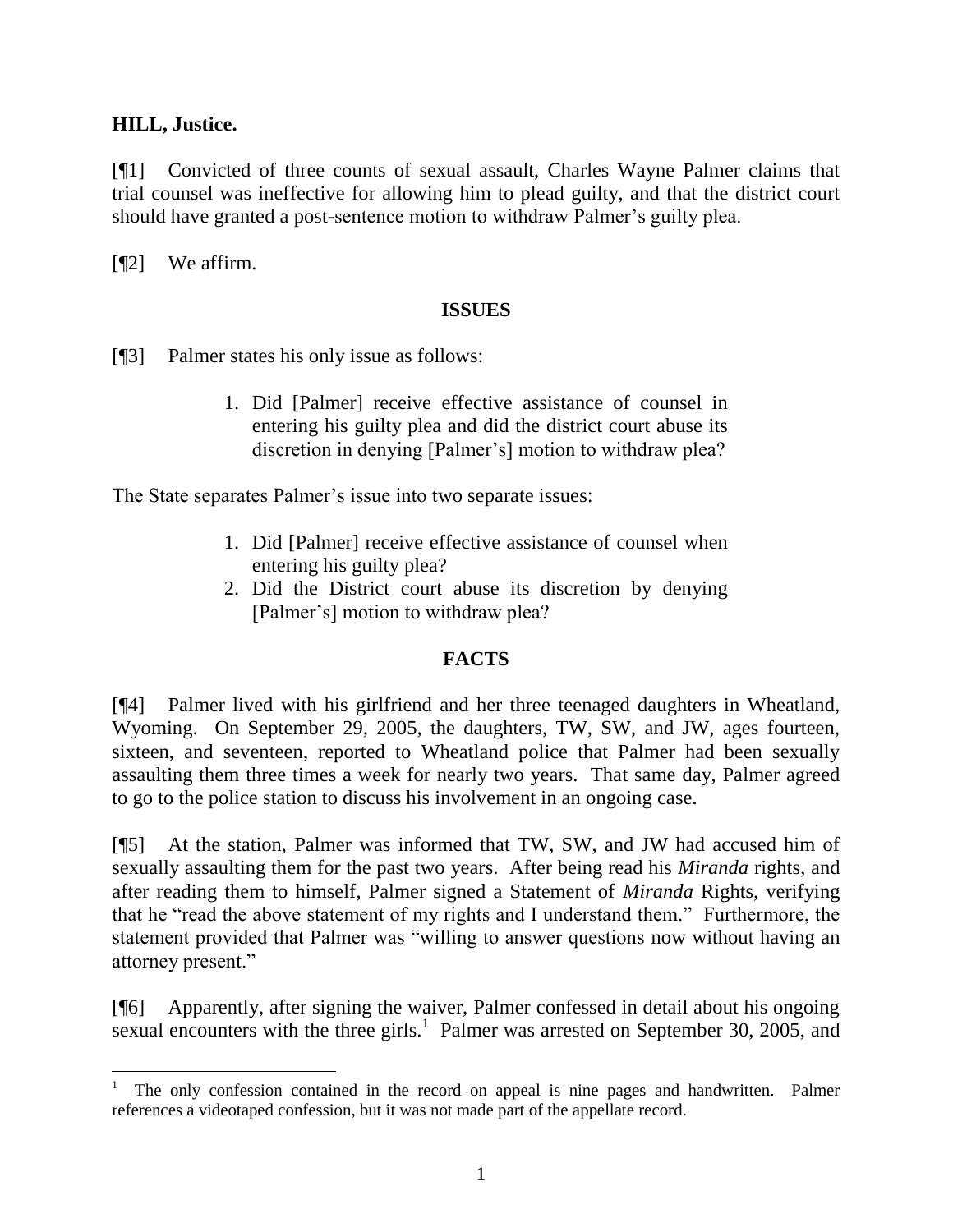charged with three counts of second degree sexual assault. However, on October 31, 2005, an amended information was filed charging Palmer with thirty-seven counts of second and third degree sexual assault and one count of aggravated assault and battery.

[¶7] In May of 2006, Palmer decided to change his plea from not guilty to guilty. According to a plea agreement negotiated with the prosecuting attorney, Palmer pled guilty to three counts of second degree sexual assault in exchange for the dismissal of the remaining thirty-four counts. A change of plea hearing was held on June 6, 2006, wherein the court explained Palmer's rights to him. The court also explained the punishments he faced. When given an opportunity to ask questions, Palmer declined.

[¶8] At his sentencing on September 12, 2006, Palmer received three consecutive sentences of 8-16 years. His sentences were handed down after each victim testified, giving detailed accounts of Palmer's repeated assaults. Each girl also testified regarding her recovery, indicating that she was functioning well and improving. Defense witnesses also testified before Palmer was sentenced. Friends and family attested to the network of support that would be available to him, and Palmer's counselor testified regarding Palmer's remorse.

[¶9] A few days after sentencing, Palmer sought new legal counsel. Five days after the Judgment and Sentence were entered, Palmer filed a motion to withdraw his guilty plea, claiming his first confession was given while under the influence of drugs, and that defense counsel was ineffective because of his personal distaste for Palmer's conduct. After a hearing, the district court denied Palmer's motion, finding that he failed to present any evidence to substantiate his claims and demonstrate manifest injustice. Palmer appeals the district court's denial of his Motion to Withdraw Plea and the entry of the Judgment and Sentence.<sup>2</sup>

# **STANDARD OF REVIEW**

[¶10] The examination of a claim of ineffective assistance of counsel requires a showing that counsel's performance was deficient and the deficient performance prejudiced the defense. *Ingersoll v. State*, 2004 WY 102, ¶ 13, 96 P.3d 1046, 1050 (Wyo. 2004). In other words, to warrant reversal on a claim of ineffective assistance of counsel, an appellant must show that his counsel failed to render the sort of assistance offered by a reasonably competent attorney, and that the failure to render such assistance prejudiced

<sup>&</sup>lt;sup>2</sup> Palmer actually filed his notice of appeal on the same day as the hearing on the motion to withdraw his plea, November 6, 2006. His Notice of Appeal designated the Judgment and Sentence as the appealable order. The Order Denying Defendant's Motion to Withdraw Plea was entered two days later, on November 8, 2006. While this appeal was pending, Palmer filed a motion to remand for an evidentiary hearing on his claim that trial counsel was ineffective in failing to challenge Palmer's confession. This Court denied the motion for remand, noting that "… the district court, in denying the motion to withdraw plea, has considered and rejected essentially the same claims."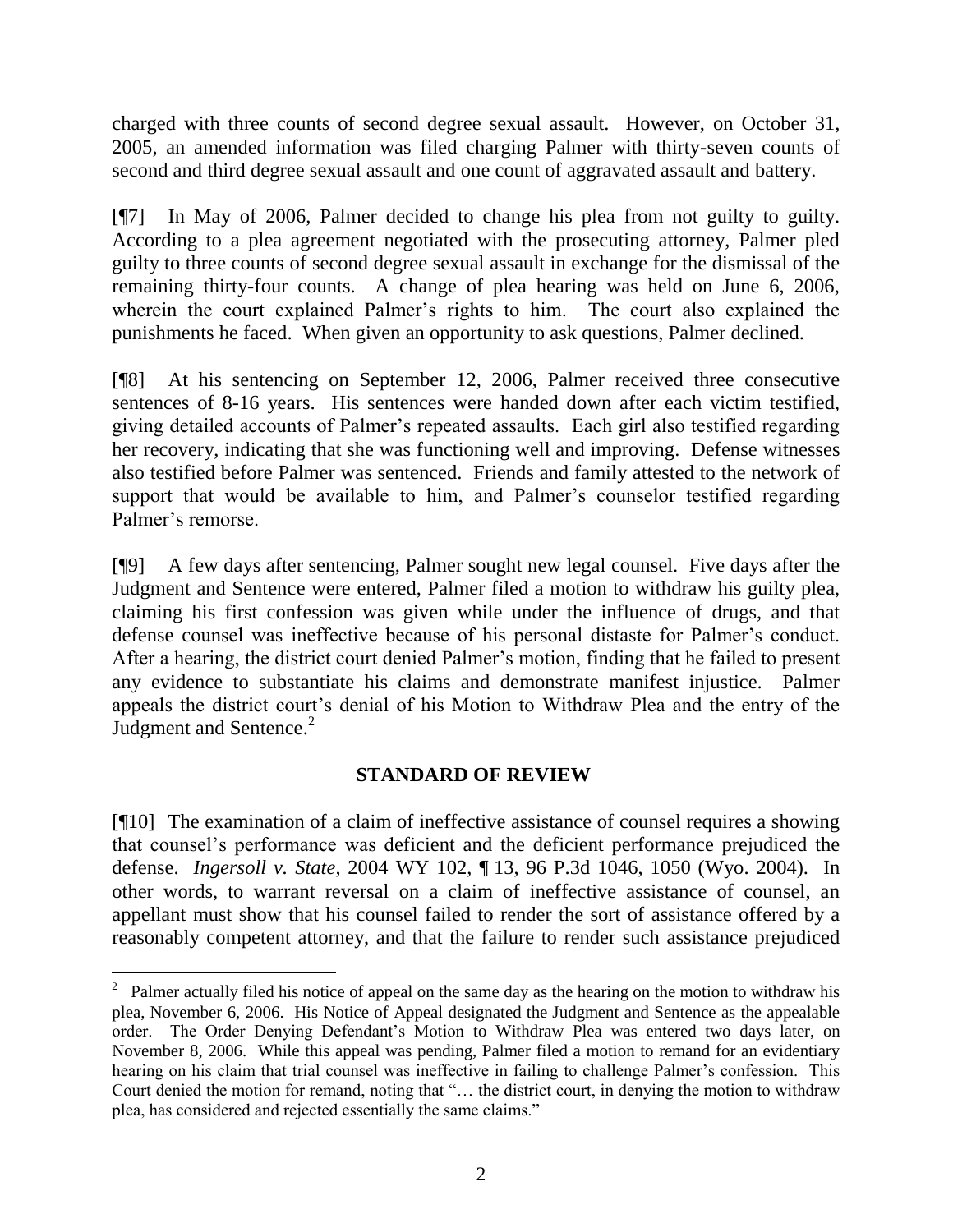the defense of the case. *Id.*, ¶ 14, 96 P.3d at 1050. When a guilty plea is challenged based upon ineffective assistance of counsel, the defendant, to establish prejudice, must show a reasonable probability that, but for counsel's errors, a plea of guilty would not have been entered and the defendant would have insisted on going to trial. *Ingersoll*, ¶ 13, 96 P.3d at 1050. A strong presumption is invoked that counsel rendered adequate and reasonable assistance. The burden is on the defendant to overcome this presumption. *Id*.

[¶11] The standard for withdrawing a guilty plea is governed by W.R.Cr.P. 32(d). *Ingersoll*,  $\P$  12, 96 P.3d at 1050. Pursuant to that rule, a defendant must show "manifest" injustice" when he seeks to withdraw his plea after sentencing. We review whether or not a trial court properly denied a post-sentence motion for withdrawal under an abuse of discretion standard, meaning that we determine whether or not the trial court could reasonably conclude as it did and whether or not any facet of its ruling was arbitrary or capricious. *Id*. The findings of fact that led to denial of a motion to withdraw a guilty plea are subject to the clearly erroneous standard of review. *McCard v. State*, 2003 WY 142, ¶ 8, 78 P.3d 1040, 1043 (Wyo. 2003).

# **DISCUSSION**

[¶12] Following the State's lead, we will divide Palmer's single issue on appeal into two separate discussions. In the first, we will address whether or not Palmer received effective assistance of counsel when entering his guilty plea. In the second, we will address whether or not the district court abused its discretion when it denied Palmer's motion to withdraw his guilty plea.

# **Ineffective Assistance of Counsel**

[¶13] Palmer insists that he received ineffective assistance of counsel at the sentencing hearing wherein his counsel "did no adversarial testing of the prosecution's case." Palmer also claims that his defense counsel coerced him into pleading guilty on the basis of the "overwhelming evidence against him," specifically his confession, which Palmer characterizes as having "enough discrepancies," including whether or not his *Miranda* rights were read prior to the confession, such that counsel should have sought suppression of the confession.

[¶14] Contrary to Palmer's claims, the State argues that the record on appeal shows that Palmer pled guilty to avoid potential conviction on an additional thirty-five charges, which carried a potential aggregate sentence of six hundred and seventy years, and that his counsel was indeed effective. The State further contends that the record proves Palmer acknowledged receiving the *Miranda* warning prior to confessing, and that the confession was valid. Finally, the State points out Palmer's failure to refer to any portion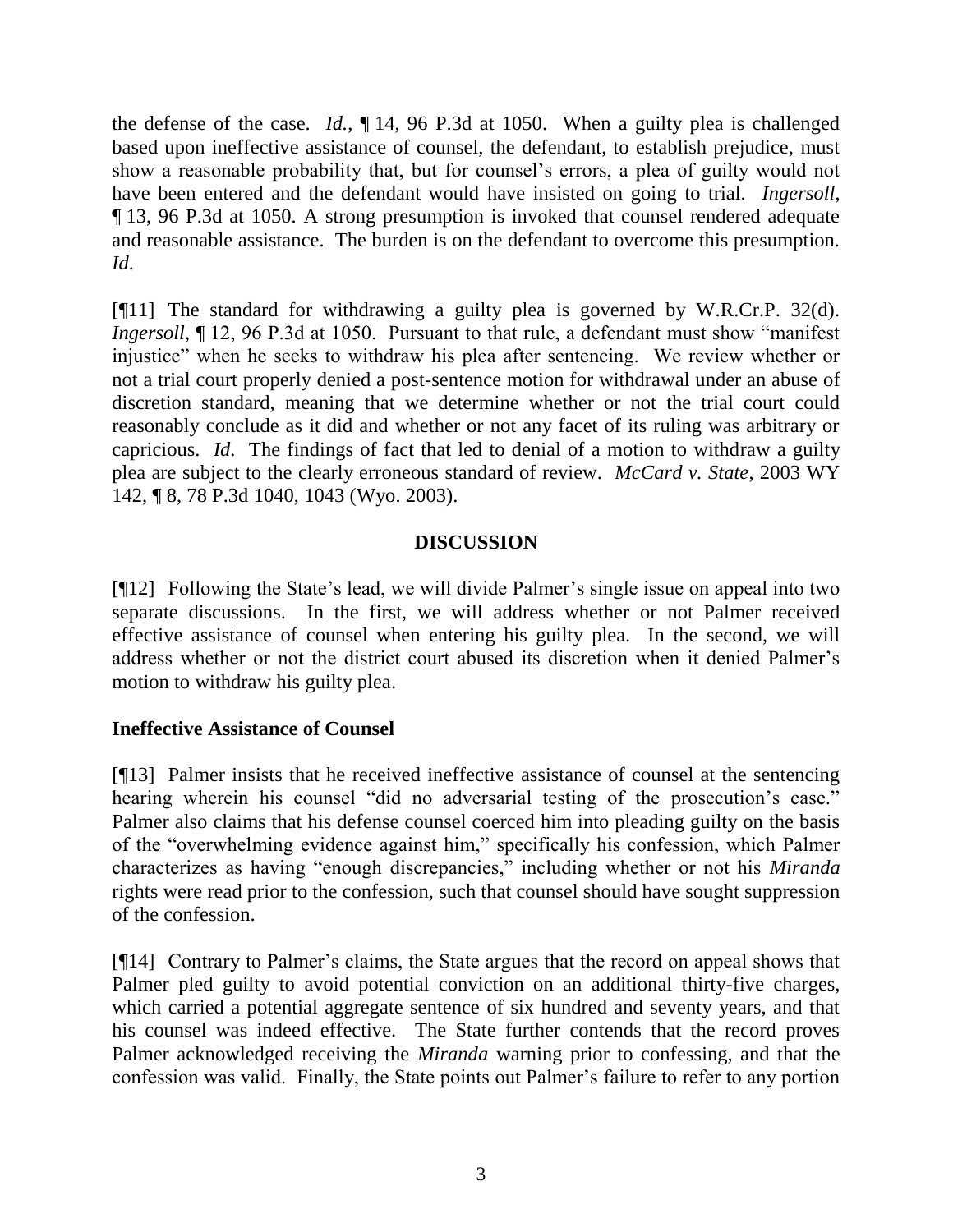of the record that substantiates his claim that defense counsel was deficient or that prejudice occurred.

[¶15] Here, the only ineffective assistance of counsel claims that survived Palmer's guilty plea are those directly related to the voluntariness of his plea. *Reichert v. State,*  2006 WY 62, ¶ 40, 134 P.3d 268, 279 (Wyo. 2006).

> Where a defendant has entered a guilty plea, he may challenge his subsequent conviction on appeal only with respect to matters which affect the voluntariness of his plea or the subject-matter jurisdiction of the trial court. When a guilty plea has been entered upon the advice of counsel, the voluntariness of that plea may depend on the extent to which that advice comports with the constitutional guarantee to the effective assistance of counsel.

*Id.* (quoting *Rutti v. State*, 2004 WY 133, ¶ 21, 100 P.3d 394, 404 (Wyo. 2004) (citations omitted)). Palmer bears the burden of proving both that counsel's performance was deficient and that the deficient performance produced actual prejudice. *Id*.

[¶16] In analyzing Palmer's ineffectiveness claim, we must determine whether or not trial counsel's actions were outside the range of professionally competent assistance, and if the representation so undermined the adversarial process, that the outcome cannot be relied upon as having produced a just result. *Reyna v. State,* 2001 WY 105, ¶ 19, 33 P.3d 1129, 1134-35 (Wyo. 2001). We have previously addressed a post-sentencing allegation of ineffective assistance of counsel regarding the entry of a guilty plea in both *Reichert*  and *Rutti*. In reviewing that claim in the latter case, this Court required Rutti to demonstrate that, in deciding to plead guilty, he placed special emphasis on the challenged aspect of his attorney's advice. *Rutti*, ¶ 23, 100 P.3d at 405. We applied a two-part test to determine if Rutti suffered prejudice resulting from counsel's advice: (1) Whether or not the recommendation of a reasonably competent attorney regarding the plea would differ from that given; and (2) whether or not, absent the error, the outcome of the case would have been more advantageous than the terms of the plea agreement. *Id.*

[¶17] This principle, adopted by this Court in *Lower v. State*, 786 P.2d 346, 349 (Wyo. 1990), provides two ways a defendant may demonstrate prejudice from ineffective assistance pertaining to a guilty plea. *See Ingersoll,* ¶ 12, 96 P.3d at 1050*; Kitzke v. State*, 2002 WY 147, ¶ 9, 55 P.3d 696, 699 (Wyo. 2002); *Becker v. State*, 2002 WY 126, ¶ 11, 53 P. 3d 94, 98 (Wyo. 2002); *Reyna*, ¶ 9, 33 P. 3d at 1132*; Chapman v. State*, 2001 WY 25, ¶ 6, 18 P.3d 1164, 1168 (Wyo. 2001); *Brock v. State*, 981 P.2d 465 (Wyo. 1999); *Mehring v. State*, 860 P.2d 1101, 1112-13 (Wyo. 1993)*; but see Wilson v. State*, 655 P.2d 1246, 1258 (Wyo. 1982) (citing only trial outcome as method of proving prejudice).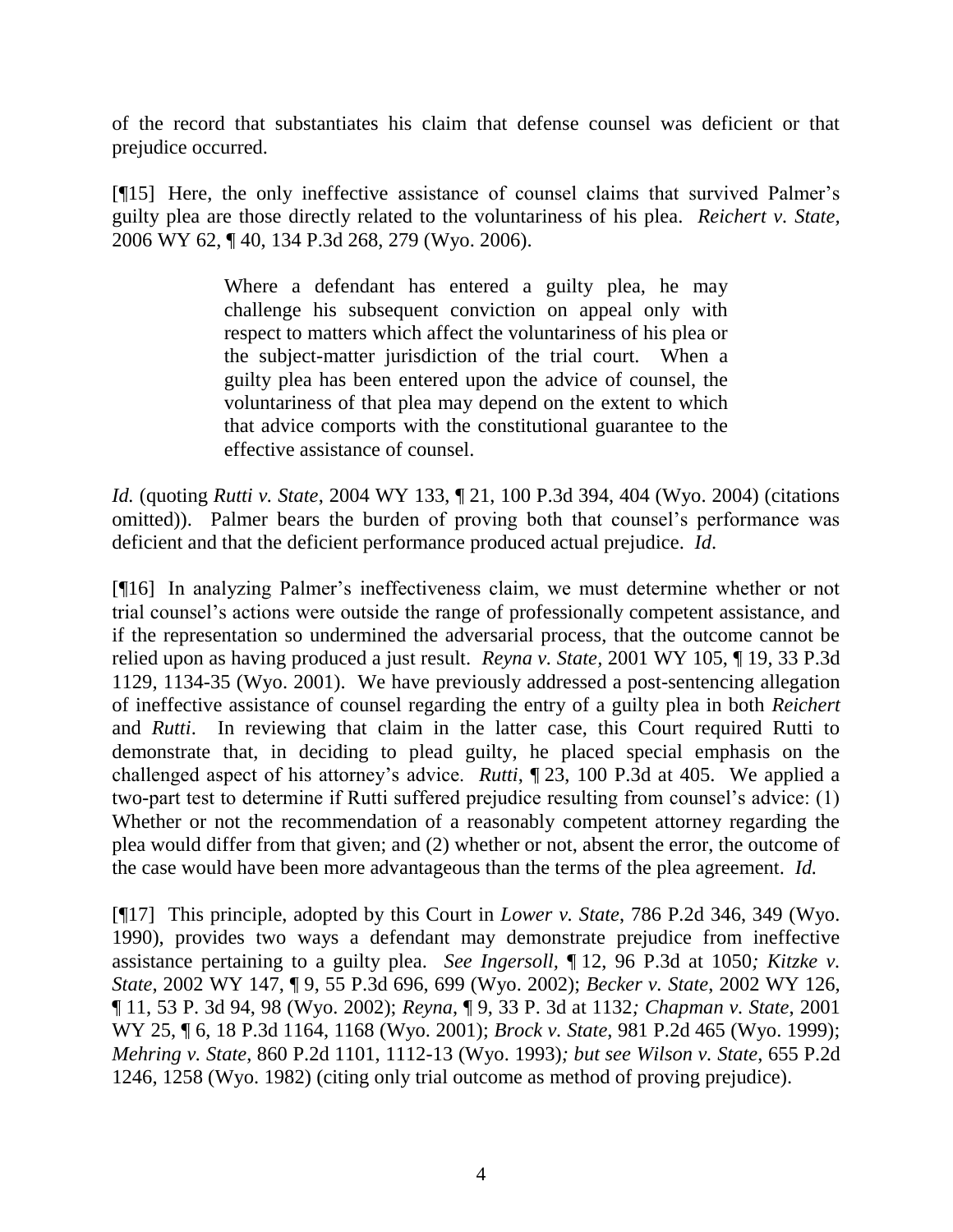[¶18] We take this opportunity to clarify *Rutti,* which could be read as limiting a defendant's means of demonstrating prejudice to a single test: whether or not the outcome of a trial would have been more advantageous than the terms of the plea. While we emphasized in *Rutti* that, in many circumstances, a defendant's complaint concerning his counsel's performance will often lead to an objective analysis regarding the outcome of a trial, we adhere to the principle introduced in *Hill v. Lockhart*, 474 U.S. 52, 59, 106 S. Ct. 366, 370, 88 L. Ed. 2d 203 (1985), that when a guilty plea is challenged based upon ineffective assistance of counsel, the defendant, to establish prejudice, must show that there is a reasonable probability that, but for counsel's errors, a plea of guilty would not have been entered and the defendant would have insisted on going to trial.

[¶19] We consider the rule introduced in *Hill,* and later applied in *Lower,* consonant with *Rutti. Rutti* simply emphasized that if a defendant does not assert a plausible reason why he would have forsaken the benefits of the plea agreement had counsel's advice been different, the probable outcome of a trial provides an objective measure of the risk he faced. Taking into consideration the risks of trial, we can then weigh the likelihood that the defendant would have rejected the plea agreement.

[¶20] Similarly, in examining prejudice pursuant to *Hill,* other courts have considered the strength of the prosecution's case as circumstantial evidence of whether or not the defendant would have pled guilty. *See, e.g.*, *Weeks v. Snyder*, 219 F.3d 245, 259-60 (3d Cir. 2000); *Witherspoon v. Purkett*, 210 F.3d 901, 903-04 (8<sup>th</sup> Cir. 2000); *Warner v. United States*, 975 F.2d 1207, 1214 (6<sup>th</sup> Cir. 1992); *United States v. Horne*, 987 F.2d 833, 835-36 (D.C. Circ. 1993); *Panuccio v. Kelly*, 927 F.2d 106, 109 (2d Cir. 1991); *Holmes v. United States*, 876 F.2d 1545, 1551 (11<sup>th</sup> Cir. 1989); *Hooper v. Garraghty*, 845 F.2d 471, 475-76 (4<sup>th</sup> Cir. 1988); *Iaea v. Sunn*, 800 F.2d 861, 865-66 (9<sup>th</sup> Cir. 1986); *Key v. United States*, 806 F.2d 133, 138-39 (7<sup>th</sup> Cir. 1987); *United States v. Giardino*, 797 F.2d 30, 32  $(1<sup>st</sup> Cir. 1986)$ . However, none of these cases held that the defendant must show that the prosecution's case would have failed at trial. Inquiry into the probable outcome of a trial as a factual circumstance does not create a new standard for establishing prejudice. *Miller v. Champion, 262 F.3d 1066, 1074-75 (10<sup>th</sup> Cir. 2001), <i>cert. denied, 534 U.S.* 1140, 122 S. Ct. 1092, 151 L. Ed. 2d 990 (2002).

> Accordingly, in light of the Supreme Court's opinion in *Lockhart*, our own precedent concerning prejudice in the context of a guilty plea, and the overwhelming weight of authority among the other federal circuits, we hold the district court erred by requiring Miller to prove a reasonable probability existed not only that he would have insisted on trial but for his counsel's mistakes, but also that there was a likelihood that he would have prevailed at trial. Of course, the "assessment [of whether the defendant would have insisted on changing his plea] will depend in large part on a prediction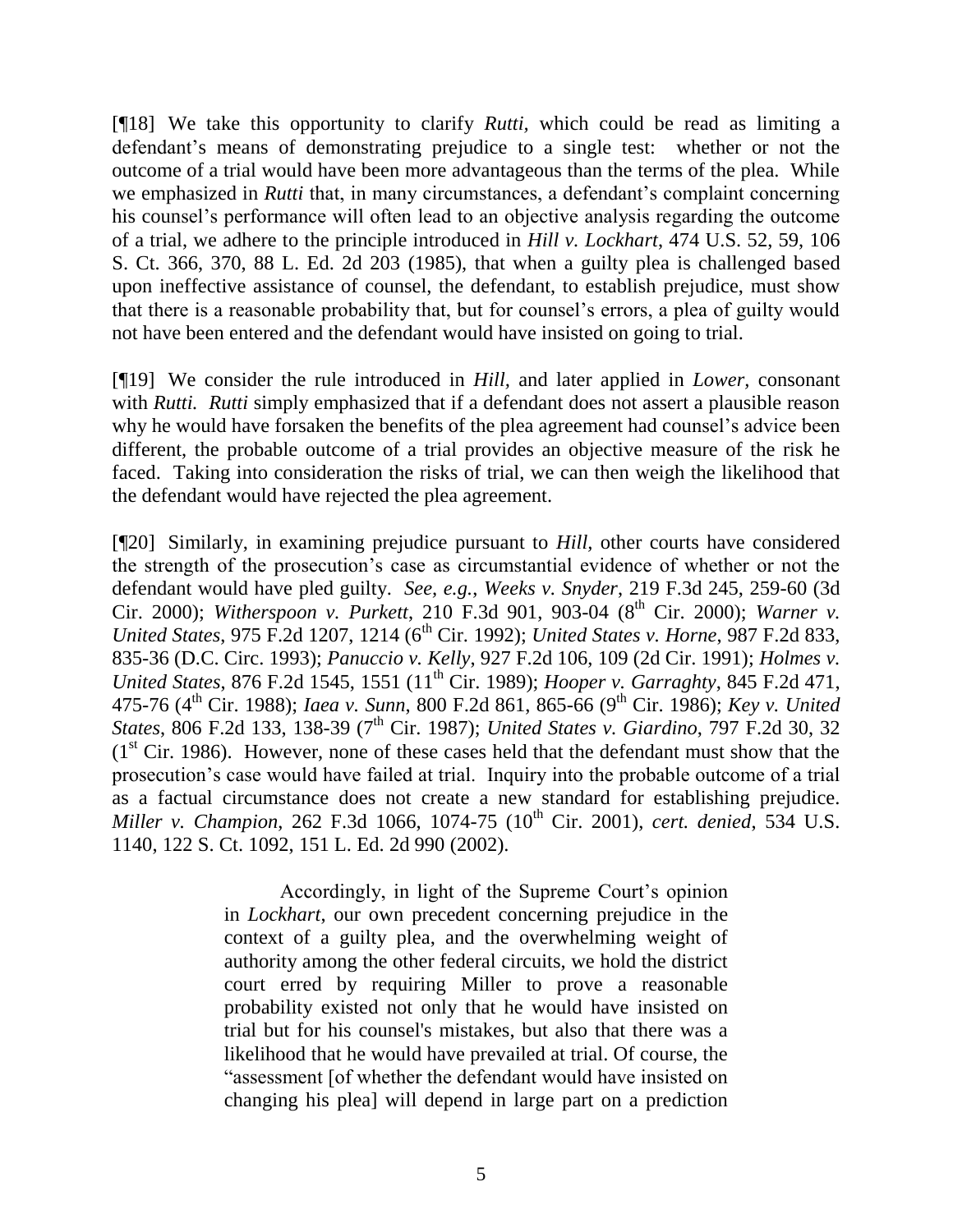whether the evidence likely would have changed the outcome of the trial," *Hill v. Lockhart*, 474 U.S. at 59, but the ultimate issue that the court has to determine is whether the defendant would have changed his plea.

*Miller*, 262 F.3d at 1074-1075.

[¶21] In *Rutti,* we held that when the defendant pled guilty to sexual assault pursuant to a plea agreement, admitted committing multiple acts of sexual assault, and the victim corroborated his admission, he was not denied effective assistance of counsel. Furthermore, Rutti made absolutely no argument that the outcome of a trial would have produced a more advantageous result than the plea agreement, and as a result, we noted that the plea agreement was "extremely advantageous to Rutti" because it reduced the total number of charges against him. *Rutti*, ¶¶ 30-31, 100 P.3d at 408.

[¶22] In this instance, Palmer pled guilty pursuant to an agreement, admitted committing multiple acts of sexual assault, and the victims corroborated his admission. Moreover, he obtained a substantial benefit by accepting the plea agreement whereby thirty-five serious felony charges were dropped. Like Rutti, Palmer fails to offer any additional argument whatsoever that the outcome of a trial on all counts charged would have produced a more advantageous result than the plea agreement and offers no argument or facts demonstrating that, if the representation was as he claims it should have been, he would have forsaken the benefits of the plea agreement for the risks of trial. In light of the total number of charges and the potential aggregate sentence on those charges of 670 years, Palmer's motivation to plead guilty is evident.

[¶23] Palmer further complains that he was urged to plead guilty by defense counsel based upon the fact that he had confessed and could be convicted on his confession alone, and that his confession was never challenged by his defense counsel. Palmer fails, however, to point to anything in the record that (1) supports his contention that his confession should have been suppressed, and (2) shows that defense counsel was lackadaisical in challenging the confession. In fact, the record supports the State's suggestion that the confession was legitimate. The written confession itself was nine pages long and very detailed in its account of repeated incidents with each victim, including actions and statements. The record is also sparse regarding counsel's "refusal to take the case to trial." Instead, the record supports that defense counsel merely advised Palmer that "it was in [his] best interest to plead guilty." Both defense counsel and the district court explained the ramifications of pleading guilty. From the record, it is apparent that defense counsel did not force Palmer to plead guilty, nor did he threaten him or promise him anything. Rather, defense counsel provided adequate legal representation under the circumstances.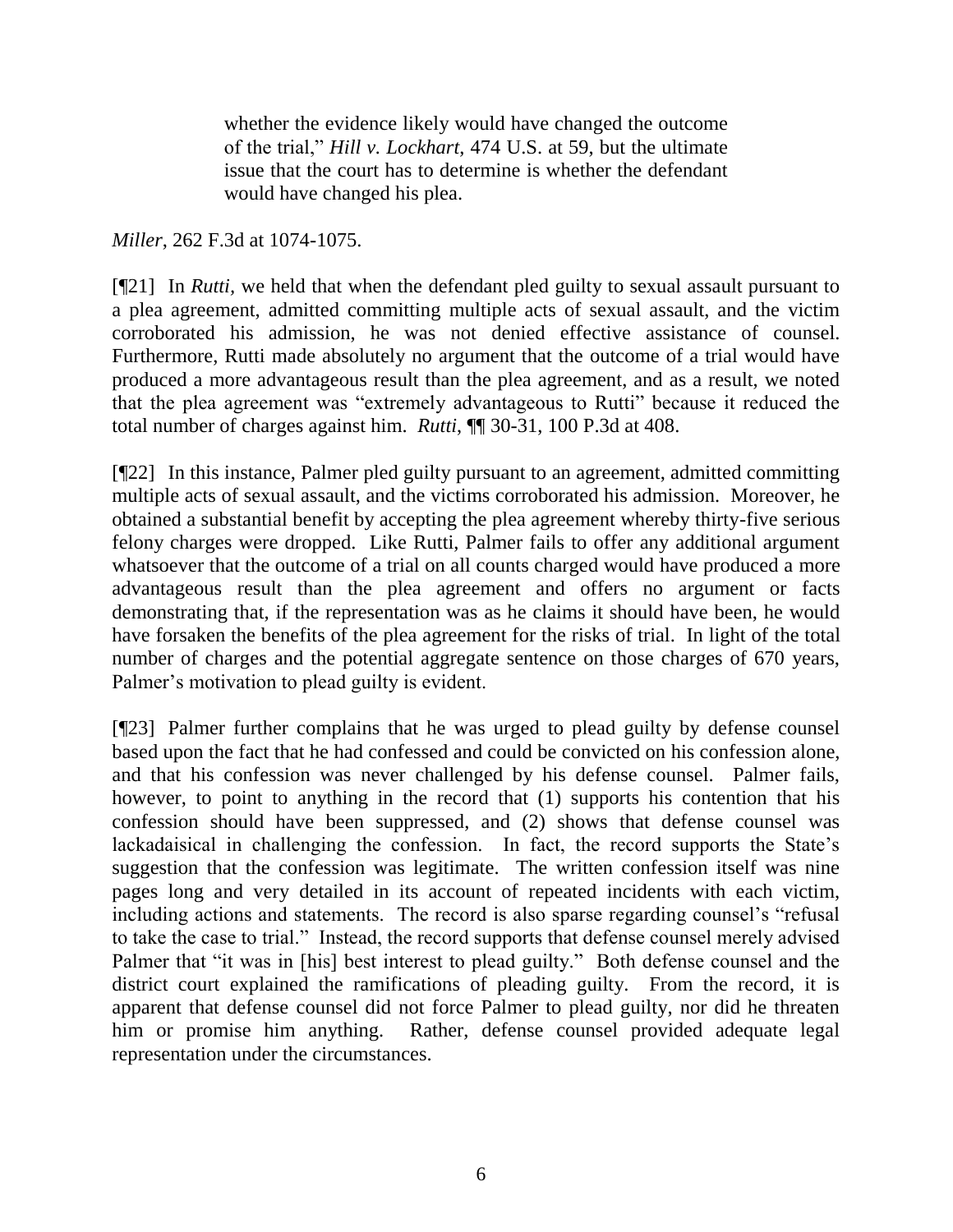[¶24] Palmer fails to present an argument that shows how his decision to plead guilty and forego trial prejudiced him. He does mention that maybe at trial, one of the victims might not have been clear on dates or details of the sexual assaults, and crossexamination may have called the lack of clarity further into question. This appears to be wishful thinking on Palmer's part, because, perhaps most importantly, he fails to show how the outcome would have been more advantageous to him had he gone to trial rather than entering a plea. The record on appeal shows that the evidence against him was fairly substantial, even without his confession. Absent the presentation of any argument on these key issues, we hold that Palmer has failed to carry his burden of proving he was prejudiced by counsel's alleged ineffectiveness.

# **Motion to Withdraw Guilty Plea**

[¶25] W.R.Cr.P. 32(d) provides in pertinent part as follows:

If a motion for withdrawal of a plea of guilty . . . is made before sentence is imposed, the court may permit withdrawal of the plea upon a showing by the defendant of any fair and just reason. At any later time, a plea may be set aside only to correct manifest injustice.

Because Palmer moved to withdraw his guilty plea after sentence was imposed, he was required to demonstrate manifest injustice in order to succeed on his motion.

> "Manifest injustice" contemplates a "situation that is unmistakable or indisputable, was not foreseeable, and affects the substantial rights of a party." It is, in part, intended to address a "fundamental defect which inherently results in a complete miscarriage of justice or an omission inconsistent with the rudimentary demands of fair procedure."

*Reyna*, ¶ 27, 33 P.3d 1137-38 (citations omitted).

[¶26] Palmer claims that his motion should have been granted because his plea was not made knowingly or voluntarily. Specifically, Palmer avers that he was under the influence of muscle relaxants and pain medication when writing his nine-page confession, and that defense counsel failed to test the validity of the confession prior to counseling him to accept the plea agreement and was prejudiced against Palmer. Palmer argues these things together constituted manifest injustice.

[¶27] The first complaint by Palmer is that he did not enter his plea knowingly and voluntarily because he was under the influence of pain medication and muscle relaxers, which caused him to black out, sometimes for "days." A guilty plea is valid only when it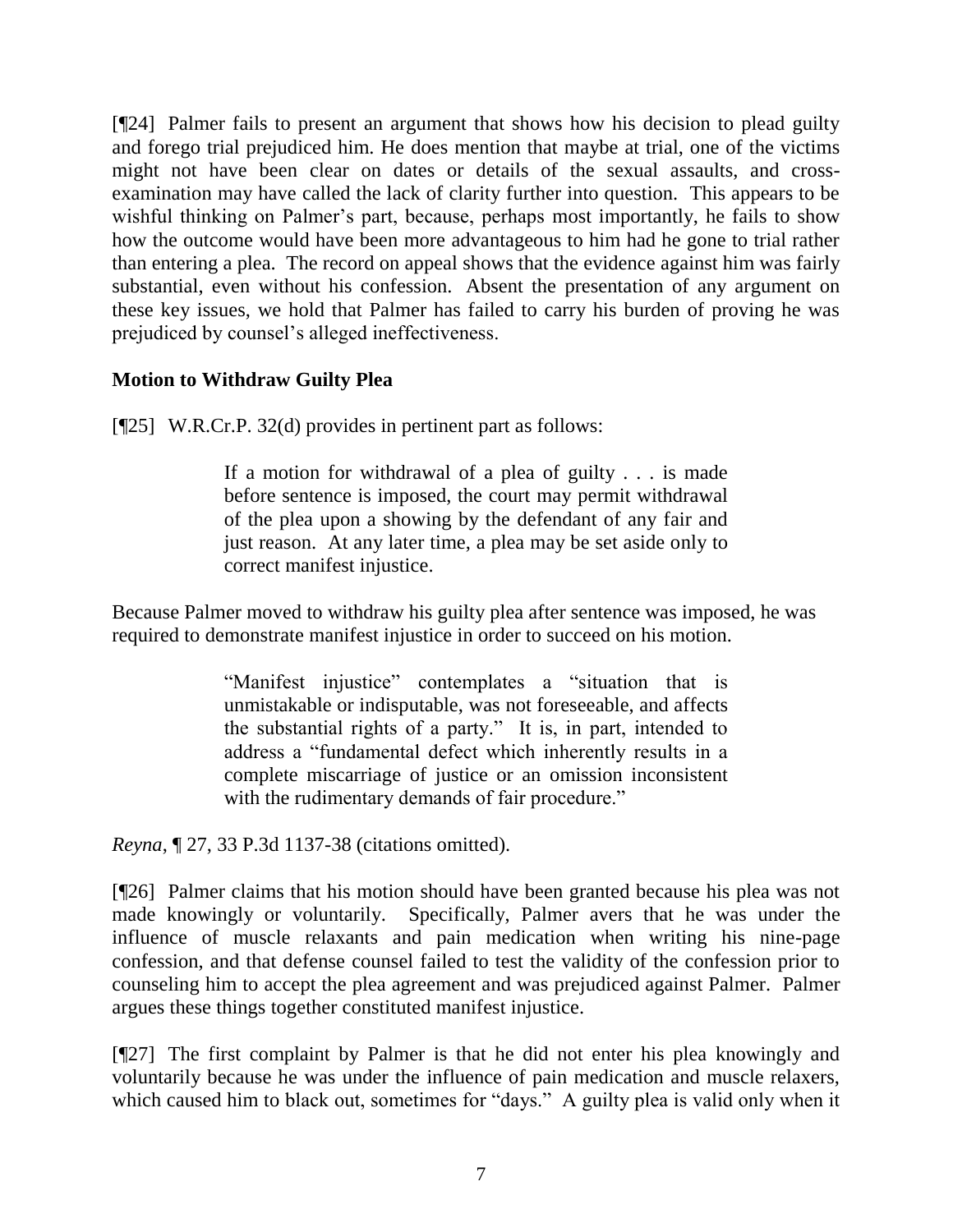represents a voluntary and intelligent choice among the alternative courses of action open to a defendant. *Ingersoll*, ¶ 15, 96 P.3d at 1051, n.1. Pursuant to W.R.Cr.P. 11(b), the district court was required to inform Palmer of: (1) The nature of and the penalties for the charges filed against him; (2) his right to be represented by an attorney, plead not guilty, be tried by a jury, and choose not to testify; (3) his right to plead guilty and waive his right to trial; and, (4) the fact that any statements made by him in court under oath could be used against him. Pursuant to W.R.Cr.P. 11(d), the district court was required to ensure Palmer's plea was voluntary:

> The court shall not accept a plea of guilty . . . without first, by addressing the defendant personally in open court, determining that the plea is voluntary and not the result of force or threats or of promises apart from a plea agreement. The court shall also inquire as to whether the defendant's willingness to plead guilty . . . results from prior discussions between the attorney for the state and the defendant or the defendant's attorney.

With the W.R.Cr.P. 11 requirements in mind, we begin our analysis of Palmer's claim by reviewing what occurred at the re-arraignment, when Palmer changed his plea from not guilty to guilty.

[¶28] Palmer appeared in person at the change of plea. The district court explained Palmer's constitutional rights to him, including the right to an attorney, the right to remain silent, the right to a presumption of innocence, the right to a speedy trial, the right to confront the evidence against him, the right to testify or not testify, and the right to appeal. When asked if he understood his rights, Palmer indicated that he did.

[¶29] Next, the district court explained the ramifications of being found or pleading guilty, including the restitution obligations Palmer would incur, that he would, because of the nature of the crimes charged, be required to register as a sex offender, and the loss of certain privileges, such as the right to vote, the right to serve on a jury, the right to hold public office, and the right to own and possess firearms. When asked if he understood everything, Palmer again said that he did.

[¶30] The district court continued its dialogue with Palmer, explaining the types of pleas from which Palmer could choose and that the court was not a party to any plea bargain that was in place. The court asked if Palmer had any questions up to that point in the hearing, and Palmer stated, "No, sir." The prosecuting attorney informed the court that there was a plea bargain in place, and the court asked Palmer if he had a chance to discuss the agreement with his attorney, and whether or not he understood the agreement. Palmer, again, stated that he both discussed the agreement with his attorney and understood it.